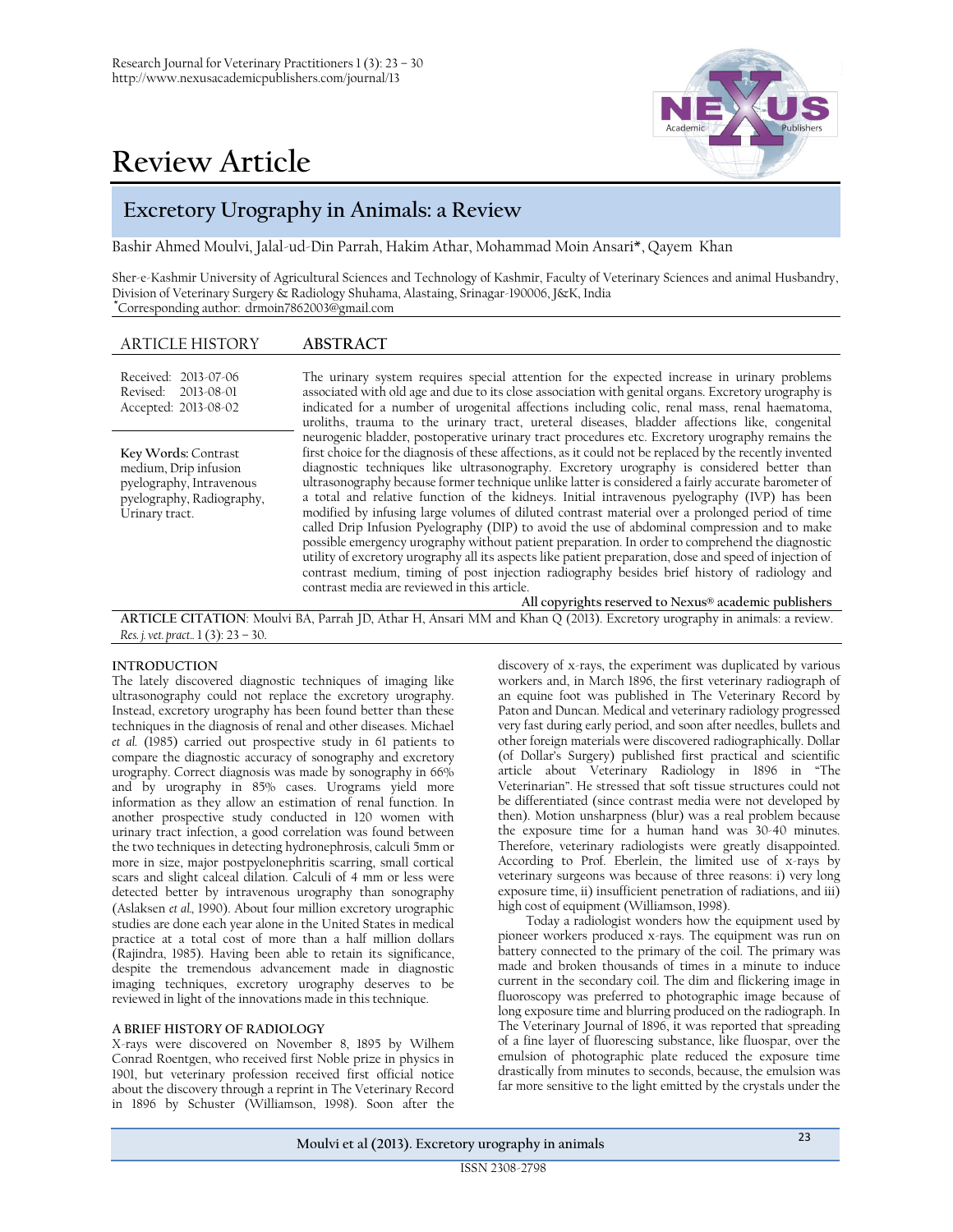

influence of x-ray beam than to the beam itself. Thus the idea of intensifying screen was born (Williamson, 1998).

More technological development in the equipment started in 1920's. The x-ray departments were supplied with alternating mains, enabling high-tension transformers to be used with improved radiographic results. However, the x-ray units were still not shock proof. In 1922, the old gas tubes were replaced by Cooledge hot cathode tube and double coated films replaced the old glass plates. Later, Potter-Bucky diaphragm was invented by Gustav Bucky to control scatter radiations. In 1928, the International Recommendations for Radiological Protection were published. Although radiologists knew them long before yet the radiation safety precautions were ignored. Veterinary Radiology, the first comprehensive textbook on small animal radiology/Radiography was published in 1944 by Gerry B. Schnelle of The Angel Memorial Hospital, Boston, USA. Then more books appeared in 1963.

#### **A BRIEF HISTORY OF DEVELOPMENT OF CONTRAST MEDIA**

It is very strange that none of the elements, from Mendeleev's periodic table, other than iodine, has been found suitable as intravenous radiographic contrast agent. There are many elements with even higher atomic number and more radiopaque than iodine, but so far no other element has been found suitable to be injected safely intravenously in sufficient dose to produce diagnostic radiopacity. Contrast myelography using lipiodol (iodized poppy seed oil) was introduced by Sicard and Forester in 1921. Moinz tried the technique in cerebral circulation to localize intracranial tumours (Veiga-Pires and Grainger, 1982). He tried bromine and iodine salts of sodium, potassium, lithium, strontium and even rubidium in rabbits, monkeys and dogs, but all were too toxic to produce carotid angiogram. In 1929 he achieved a spectacular success in carotid angiography using thorium dioxide. Thorium dioxide had the beneficial

properties essential to clinical angiography. It produced little acute intravenous toxicity, was almost painless on arterial injection and was intensely radiopaque. But after a few years thorium was banned as a diagnostic medium because it is a powerful emitter of  $\infty$ -radiations (helium nuclei) and because of its long half-life of 10<sup>10</sup> years, it is stored permanently in the body in reticulo-endothelial system, mainly liver, spleen and lymph node. The organ in which it is stored is continuously bombarded with  $\infty$ -radiations to produce malignant tumors in 20-30 years.

Incidentally it was observed that urine of some of the syphilis patients, who had been treated with large oral or intravenous dose of sodium iodide, was opaque to x-rays (Osborne *et al.,* 1923). This was the first glimmering of successful visualization of urinary tract. But sodium iodide was too toxic to be used for radiographic purpose. Three years later, Professor of Chemistry, Arther Binz and his assistant, Curt Rath synthesized organic iodine preparations of pyridine. This was named as Selectan neutral. It was observed that the heterogeneous pridine ring had the extraordinary effect of detoxifying arsenic and iodine. Still selectan neutral was not suitable for clinical urography as the methyl group of selectan neutral was considered toxic. Therefore, this methyl group was changed to acetic acid and compound became 5-iodo-2 pyridone N-acetic acid, sodium salt of which was called Uroselectan (Binz, 1931). This was the first time the urinary tract was reliably visualized radiographically, apart from retrograde pyelography. Within two years of clinical introduction, uroselectan was superceded by two other improved pyridone products, namely Diodrast (Diodone) and Neo-iopax (Iodoxyl, Uroselectan B), both containing two iodine atoms instead of one atom in uroselectan. These two products were successfully used as radiographic contrast medium of choice for next 20 years.

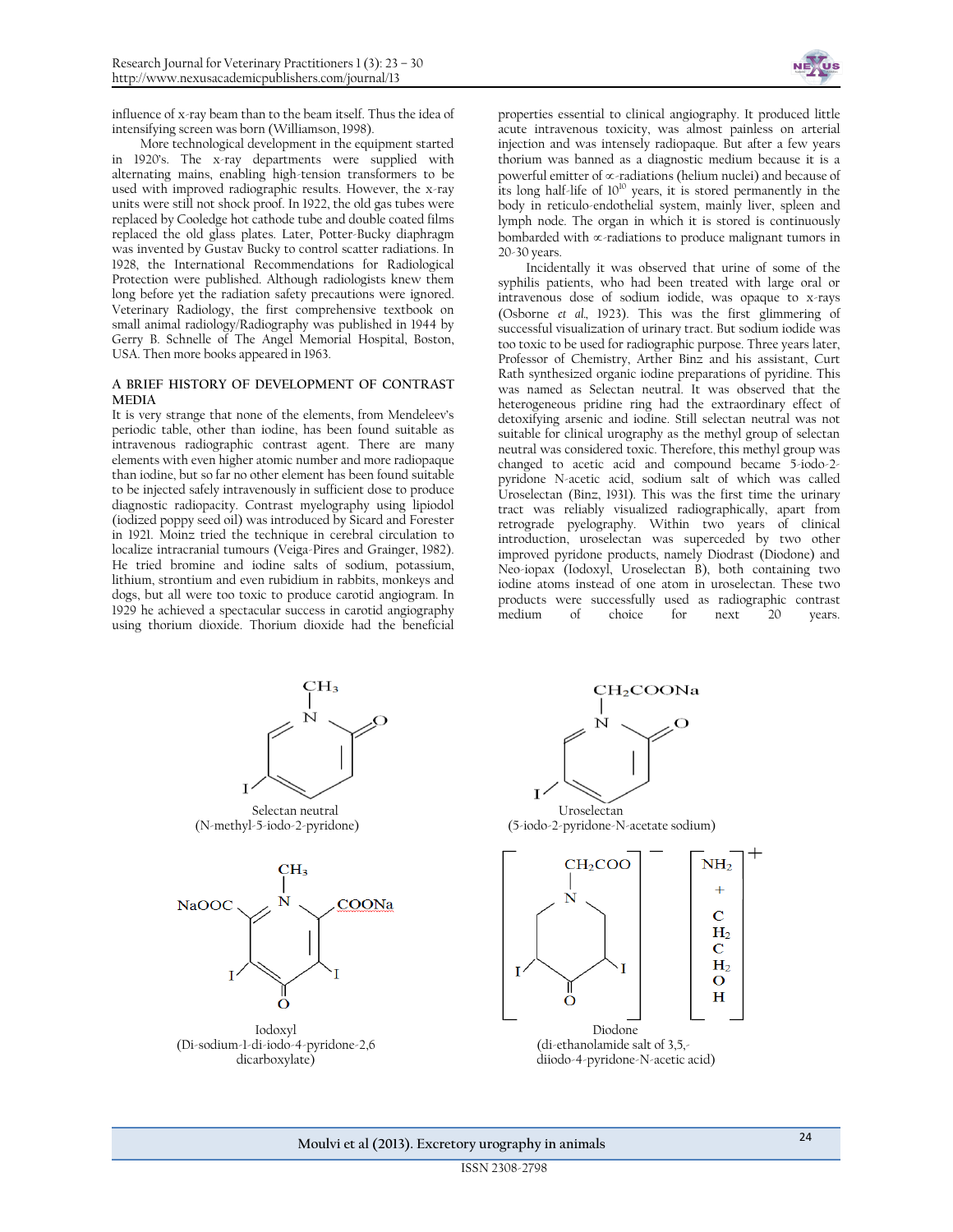

In 1933 Swick proposed the 6-carbon atom benzene ring as carrier of iodine instead of 5 carbon atom and 01 nitrogen atom heterocyclic pyridine ring, and thus sodium acetrizoate was introduced into clinical urology in 1952. In 1954 sodium diatrizoate was introduced as Urograhpin and Hypaque. This product and its immediate derivatives such as iothalamate (Conray), metrizoate (Triosil) are the standard contrast media now-a-days, injected intravenously every day in probably every x-ray department. Sodium iothalamate (70% w/v) solution (Conray-420) has been found an ideal contrast medium for excretory urography in dogs because of its safety, production of high quality urographs, delivery of high doses of iodine in minimal volume, low viscosity, low cost and easy availability (Parrah *et al.,* 2001).

# **FIRST GENERATION LOW OSMOLAR CONTRAST MEDIA**

The conventional contrast media are ionic monomeric salts of tri-iodinated substituted benzene ring. The toxic reactions of these contrast media are not because of chemical toxicity but because of high osmolality of the contrast media (about 2200 mosmol/kg water as against 300 mosmol/kg of body fluid).



It was suggested that ionizing carboxyl group of this contrast media be transformed into non-dissociating amide group, that theoretically reduce the osmolality by 50% without any change in iodine contents (Almen, 1969). This led to the formation of non-ionic metrizamide (Amipaque) in 1974 (Dennis and Herrtage, 1989). This compound had iodine to osmotic particle ratio of 3:1 as against 3:2 for conventional contrast media. This contrast agent has revolutionized the clinical practice and diagnostic value of myelography.

#### **SECOND GENERATION LOW OSMOLAR CONTRAST MEDIA**

Metrizamide has a disadvantage that it cannot be sterilized by autoclaving and is available as freeze-dried lyophilized powder form and is therefore, very expensive. Modifications in the formula of metrizamide has produced second generation low osmolar contrast media e.g., iohexol (Omnipaque) and iopamidol (Neopam). These are stable in solution and can easily be sterilized by autoclaving. Therefore, they are cheaper than metrizamide but with the same iodine to osmotic particle ratio of 3:1. Furthermore, they are even less toxic than metrizamide. One more member of second-generation contrast media is ioglate (Herbix). It consists of two iodinated benzene rings forming a dimmer. Only one acid group is converted to nondissociating group while the other ionizes in solution. It means that a molecule of ioglate contains six iodine atoms and in solution dissociates into two particles. So this compound also has the same iodine to osmotic particle ratio as other two

compounds of the group. The osmolality of all these low osmolar contrast media is almost the same and about  $1/3<sup>rd</sup>$  of the conventional contrast media at the same iodine concentration.



## **THIRD GENERATION LOW OSMOLAR CONTRAST MEDIA**

The development of third generation low osmolar contrast media is in progress. Two compounds viz., iodixanol and iotrotan have already been produced. These are produced like ioglate but in these both of the acid groups are converted to non-ionic groups. So these dimmers are completely non-ionic and contain six iodine atoms per molecule giving iodine to osmotic particle ratio of 6:1.

## **EXCRETORY UROGRAPHY**

The urinary system is the chief excretory system of the body. The kidneys play an important role in maintaining fluid and electrolyte homeostasis, control blood pressure and release hormonal agents (erythropoietin) into blood stream, which affects blood formation (Bloom and Fawcett, 1976). This system requires special attention for the expected increase in urinary problems associated with old age and due to its close association with genital system. Dogs suffer from many renal diseases. In a study, out of 7236 clinically ill dogs, 1000 (13.8%) suffered from renal diseases (Schepper, 1977).

Radiography is considered the first investigative tool after clinical examination. The radiographic study of urinary system, right from kidneys to urethra, can reveal many disease conditions not easily revealed by clinical examination. But the urinary tract, because of its deep seated location in the abdominal cavity and being of similar radiographic density to adjacent tissues, is not well visualized on plane radiograph. In order to visualize the details of these structures radiographically, one has to introduce a radio-opaque dye or contrast medium that outlines the structures of interest without invading other tissues. Excretory urography is a type of contrast study and thus a satisfactory anatomic tool (Parrah *et*  al., 2002<sup>b</sup>) providing information regarding renal function and disease pathophysiology (Kneller, 1974; Osborne *et al.,* 1972; Heuter, 2005). Furthermore nephrograms can be a valuable tool to make differential diagnosis of renal and extra-renal lesions (Weans and Flornece, 1947), besides, as a diagnostic aid for renal ischaemia (Siggers, 1961; Schwarz and Gleason, 1962 and Martin *et al.,* 1963) and renal hydatid disease (Turqut *et al.*, 2009).

**Moulvi et al (2013). Excretory urography in animals** <sup>25</sup>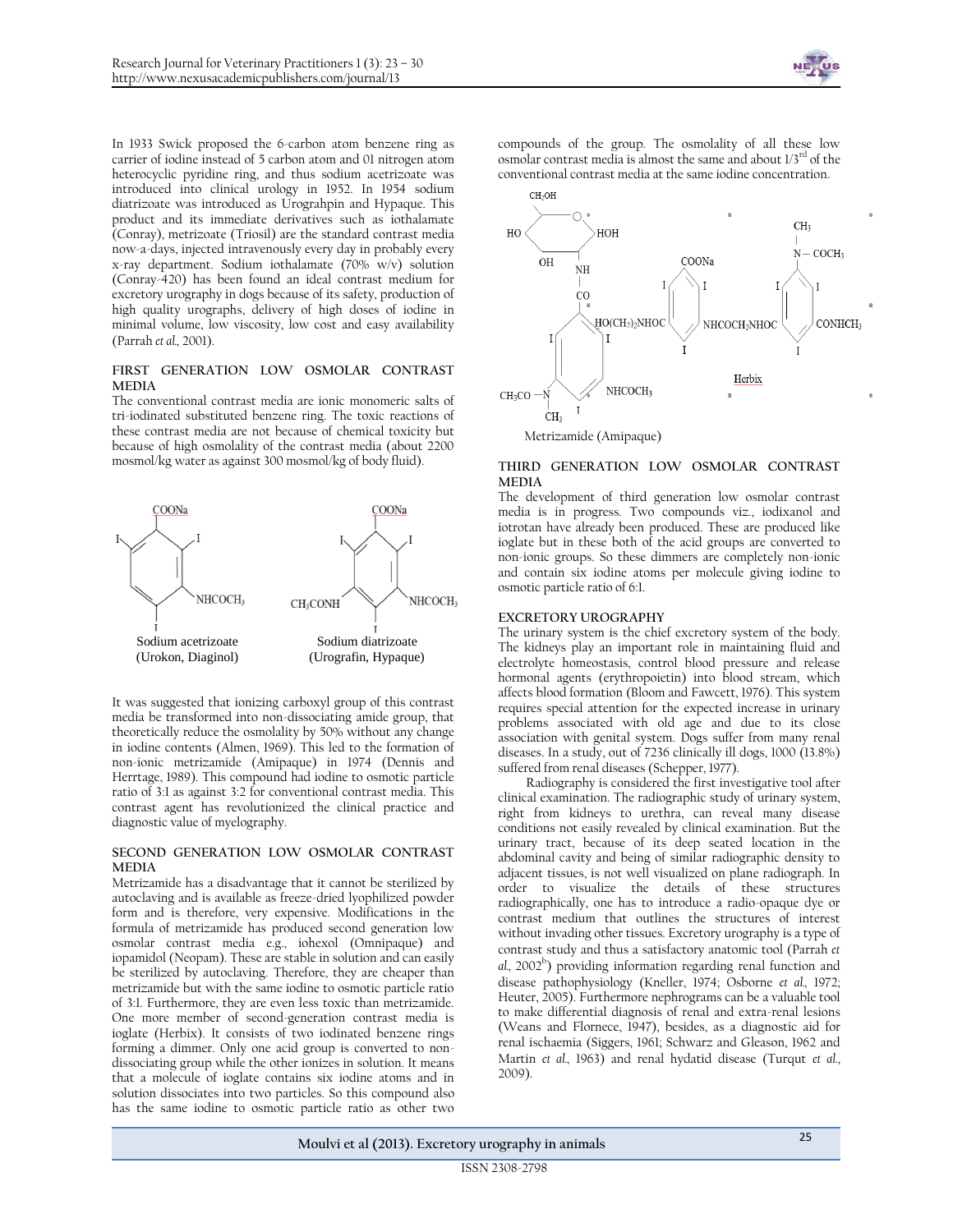## **TECHNIQUE**

The contrast medium can be introduced into the urinary tract in two ways: i) instrumental method or retrograde pyelography or ascending pyelography, and ii) excretory method or intravenous pyelography (IVP).

Retrograde cystography and pyelography was first introduced by VonLichtenberg and Voelcker in 1905 using Kollargol (colloidal preparation of silver) (Grainger, 1982). In this case a radioopaque catheter is introduced into the ureters under cystoscopic control. Final position of the catheter is checked fluoroscopically and the contrast medium is introduced into the kidney through the catheter. This method gives excellent details even if the kidneys have ceased to function. The great disadvantage of this method is that the introduction of catheter is very difficult in large female dogs and almost impossible in small females or males even if cystoscope of suitable size is available. Also no information is obtained regarding function of the kidneys.

The excretory method relies on the normal functioning of the kidneys because all the modern excretory urographic contrast media are excreted by glomerular filtration (Grainger, 1972 and Talmer, 1972). In excretory urography the contrast medium is injected into convenient vein and a series of radiographs are taken. The kidneys and ureters are visualized by excretion of urine containing the contrast medium. Thus, the use of instruments and the associated risks are avoided. This method has various disadvantages including requirement of high concentration of contrast medium to obtain an adequate contrast in kidney region, occurrence of some toxic or allergic reactions, and loss of kidney details if its function is severely impaired (Bishop, 1953).

#### **Patient Preparation**

Patient preparation is the first pre-requisite vis-a-vis the diagnostic urography (Singh *et al.*, 1977 and Parrah *et al.*, 2002<sup>a</sup>). Food and water should be withheld for 12 hours before examination. The bowel should be evacuated by means of an enema just before the patient is taken to the x-ray room. This avoids superimposition of urinary organs with gas, food and faecal matter present in the alimentary structures. Visualization of these structures can also be improved by insufflation of abdominal cavity and also by compression of ureters. However, these procedures are reported to cause deviation of kidneys and ureters to some extent (Singh *et al., 1977* and Parrah *et al., 2002<sup>a</sup>*). Anaesthesia is desirable because the animal is to be restrained in dorsal recumbency for about an hour. First a lateral plan radiograph of the kidney region should be taken and then the patient should be restrained in dorsal recumbency and a plan radiograph should be taken and processed and examined to ascertain that i) abdomen is free from gas and faecal matter, ii) suitable exposure factors for individual patient and proposed examination, and iii) pad and compression devices, if used, do not cause undesirable shadow. The contrast medium should now be administered through a convenient vein i.e. cephalic or saphenous. Initially 1-2 ml should be injected and 30-40 second should be allowed to elapse. This enables observation of undesirable reaction, if any. If no reaction occurs, the remainder of the contrast medium should be injected rapidly. The time should be noted at the start of injection and this forms the reference point for all subsequent films. Radiographs should be taken in ventro-dorsal or lateral views at different intervals for study of different structures of the urinary system. However, the right lateral view is usually preferred because it allows for the most longitudinal separation of the right and left kidneys (Heuter, 2005).

#### **Dehydration**

The urographic contrast media, particularly the trio-iodinatede compounds, commonly used these days are filtered by



glomerulus without any tubular reabsorption or secretion (Woodruf and Malvin, 1960). Rather, the contrast medium is concentrated in the tubules by reabsorption of water. For the purpose of maximum tubular reabsorption of water, the patients are dehydrated by overnight fluid restriction, before examination. But restriction of fluid has been stated to have little or no effect on nephrogram (Dure-Smith, 1976) although overnight fluid restriction may cause slight increase in pyelographic density due to concentration of contrast media, but this is of no significance (Dure-Smith, 1966 and 1976 and Cattell *et al.,* 1967). In uraemic patients dehydration is not only undesirable, but it is unlikely to cause concentration of contrast media in tubules (Dure-Smith, 1966). Also in patients with renal failure, fluid restriction can be dangerous (Grainger, 1972) and thus should be avoided in such conditions (Brown *et al.,* 1970). In babies, a serious degree of dehydration may result, if they are first dehydrated and then given high dose of contrast media, producing marked diuresis (Powell *et al.,* 1967). This can be true in veterinary practice also.

#### **Abdominal Compression**

The non-significant effect of dehydration on the excretory urograms is because of poor filling of upper collecting system. Therefore, abdominal compression is applied to obstruct ureters. However, it is often ineffective in occluding ureters. Furthermore, it is uncomfortable to the patient and sometimes it cannot be tolerated because of pain or tenderness e.g., after laparotomy. Under some circumstances, it can be dangerous e.g., when there is suspicion of ruptured kidneys (Dure-Smith, 1966). However, in one study conducted on mongrel dogs the role of compression bandaging in obtaining the diagnostic urographs was found equally important for both the techniques of urography without causing any inconvenience to the animals (Parrah, 2002).

#### **Anaesthesia**

Most of the animals with urinary distress are of questionable anaesthetic risk. In one study best results were obtained when two attendants restrained the dog, without anaesthesia, while taking radiographs (Tennille and Thronton, 1958). However, some physical reactions were observed following injection of contrast media. These included nausea, vomiting, flushing of skin, urticaria like lesions and vertigo like seizures. These reactions depended mostly on the individual animal and to a lesser extent on contrast media used or its concentration. Extravasation of contrast media during injection causes slight pain at the time and moderate swelling of the area the next day, which subsides by 48 hours (Parrah *et al.,* 2001). However, trivial reactions recorded in other studies were not observed during a study conducted on apparently healthy mongrel dogs following the general anesthesia for conducting urography (Parrah et al., 2002<sup>a</sup>).

#### **Dose of Contrast Media**

Number of iodine atoms per molecule is important in producing good nephrogram. Various workers have compared different contrast media used for intravenous pyelography in humans (Nicolai and Humphries, 1957), cat (Harrod and Frost, 1955) and dog (Tennille and Thronton, 1958) and found that contrast media with three iodine atoms per molecule produced better nephrograms than contrast media with only two atoms per molecule. Besides, dose of contrast medium also plays an important role in density of excretory urogram. Increasing the dose of contrast medium, to a certain limit, increases the density and thus visualization of urinary structures. In a study, increasing the dose of contrast medium from 200 mg to 400 mg iodine per 0.45 kg body weight had significant effect on radiographic density of various structures. But a dose of 800 mg iodine per 0.45 kg body weight did not increase the percentage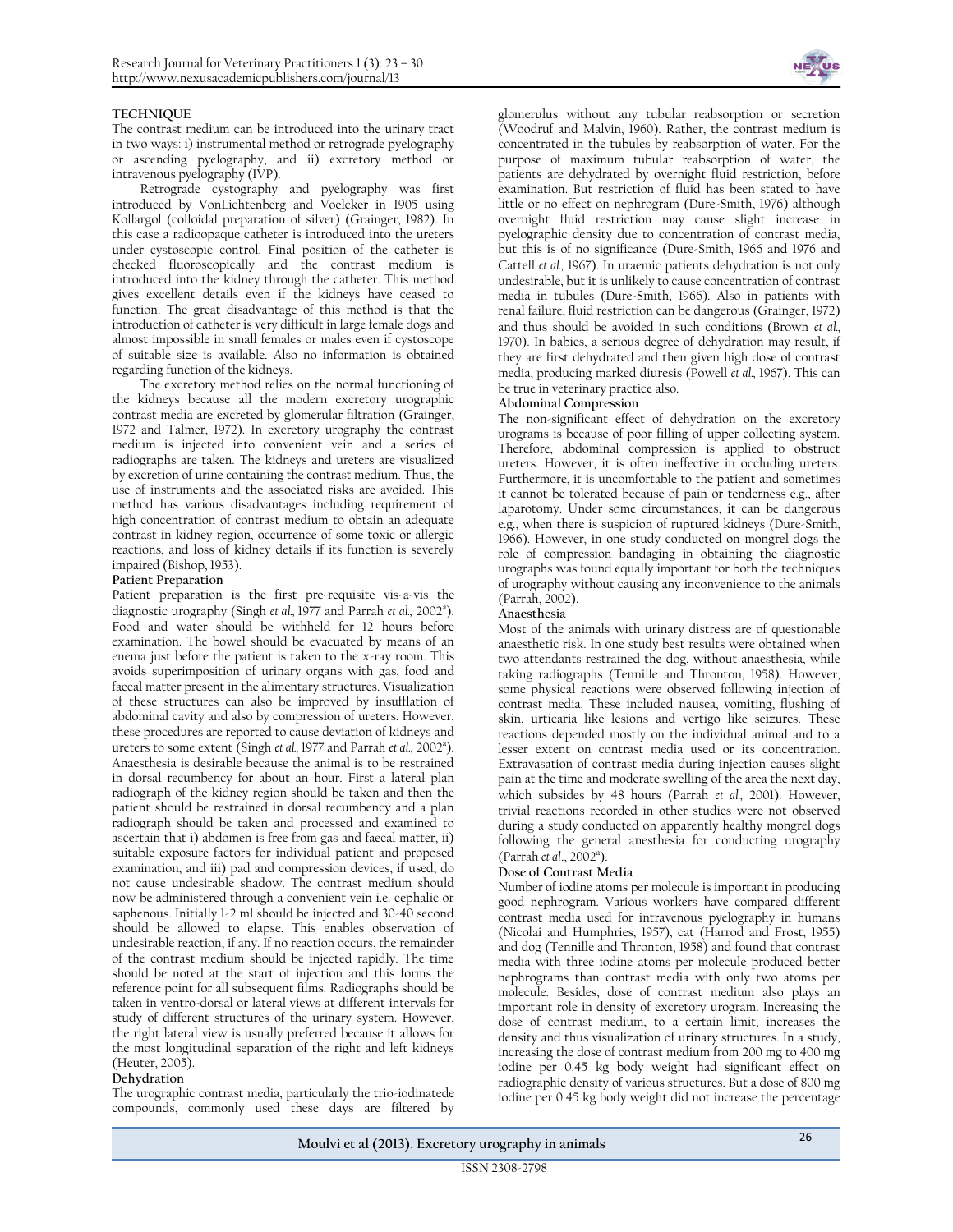of animals in which various structures could be visualized, however, it only increased the time over which these structures could be visualized (Feeney *et al.,* 1979). It is therefore, recommendable that 400 mg iodine per 0.45 kg body weight as sodium salt of tri-iodinated contrast media be administered rapidly intravenously for obtaining urograms for adequate density (Parrah *et al*., 2002<sup>b</sup>).

## **Duration of Injection**

The speed with which the injection of contrast medium is made influences the opacity of the urinary structures on an excretory urogram. Numerous investigators have tried to develop a practical and safe clinical method of obtaining nephrograms of sufficient density to be of diagnostic value. The concept of rapid intravenous injection of contrast organic iodine solution for the production of dense nephrograms was introduced for the first time in1938. However, the first paper based on this concept was published in 1947 by Weans and Florence. Weans *et al.* (1951) and Vesey *et al.* (1950) injected 50 ml iodopyroset (diodrast 70%) in two seconds period and obtained satisfactory nephrograms 9-12 seconds post-injection in 83% cases. Wall and Rose (1951) injected sodium acetrizoate in five seconds and took radiographs at 10-25 seconds post-injection. They obtained opacification of renal parenchyma in 100% cases. Wald (1956) obtained only 64% good nephrograms by injecting 24 ml sodium acetrizoate in 10-15 seconds and making radiographs 30 seconds after injection. Schwartz and Gleason (1962) injected 30 ml sodium diatrizoate (Hypaque 50%) in 121 seconds. They concluded that one radiograph immediately after completion of injection and other two minutes later offer best chances of obtaining nephrographic effect. They reported that reducing the injection time to 30 – 40 seconds produced even denser nephrograms. Thus it seems that nephrographic effects can apparently be obtained by various alterations of an excretory urogram with minimum of side effects and/or inconveniences to the patient. Rapid injection does not produce higher percentage of reactions than are noted with slow injection. Therefore, the reluctance to give rapid injections is not probably sound (Weaver and Yelderman, 1966).

#### **Glomerular Filtration Rate**

Osmotic diuretic effect of contrast media (Lasser *et al.,* 1975 and Dure-Smith, 1970) results in increased urine volume which in turn causes volume distension of various urinary structures (Droph *et al.,* 1977). Because all the urographic contrast media are excreted by glomerular filtration (Talmer, 1972 and Grainger, 1972), glomrular filtration rate may influence the visualization of different structures during excretory urography. In a study the appearance of kidney was found unrelated to the glomerular filtration rate in dogs with induced renal disease (Feeney *et al.,* 1980). In another report, glomerular filtration rate in man has been stated to have little effect on excretory urogram when glomerular filtration rate is 50% or more of the normal (Cattell *et al.,* 1967). In dogs with spontaneous renal disease, quality of excretory urogram has been found to be affected inversely with magnitude of serum urea nitrogen (Brown *et al.,* 1970).

#### **Time of Radiography**

Timing of post-injection radiographs has a good bearing on the achievement of dense and diagnostic urographs (Parrah *et al.,* 2003<sup>b</sup>). Radiographs should therefore be taken when structures are of maximum size or density or both. Feeney *et al.* (1979) consistently observed that visualization of kidney immediately or 5 minutes post-injection; renal pelvis at 10 and 20 minutes; pelvic diverticula at 40 minutes and ureters at 5, 10 and 20 minutes after injection of contrast medium. They obtained maximum measurement for kidney at 5 and 10 minutes, renal pelvis at 40 minutes and ureters at 5 minutes after injection.



Based on these observations they concluded that radiographs of greater value are those taken immediately and at 5, 20 and 40 minutes post-injection. However, Parrah *et al*. (2003<sup>b</sup>) observed that post-injection exposures from  $10 - 15$  and  $20$  minutes were useful for delineation of urinary tract organs.

#### **ADVERSE EFFECTS OF CONTRAST MEDIA**

The manufacturers of contrast media warn that some dangerous side effects may be encountered by the use of these contrast media. Because of high atomic number, iodine is toxic in different degree in different forms. In one study, Moga *et al.* (1972), on the basis of estimation of blood urea nitrogen and urine analysis, observed that both Conray-420 and Diaginol were toxic to renal system. Also the toxicity was more with former. However, the toxicity was non-clinical and within tolerable limits. On the other hand various other workers (Borthwick and Robbvie, 1969; 1971 and Singh *et al.,* 1977) did not observe toxicity to iodine in any of the contrast media used (Conray-420, Conray-280, Diaginol) up to 72 hours postinjection. Most serious of the side effects is allergy to iodine. However, majority of side effects come under unpleasant sensation rather than actual hazards and depend mostly upon the individual animal than upon contrast medium itself (Tennille and Thronton, 1958). If the animal is anaesthetized, these side effects are minimized (Bishop, 1953 and Parrah *et al.,* 2001). Almen (1969) postulated that toxicity of contrast media is not due to its chemotoxicity but due to hypertonicity of the solution.

#### **EVALUATION OF UROGRAPH**

The urographs are usually evaluated in terms of alterations in location, radiodensity, shape and size of the urinary tract organs. The phases of the excretory urograms are the nephrographic and pyelographic phases. The nephrogram is seen as the opacification of the functional renal parenchyma, whereas the pyelogram is the opacification of the renal pelvis, pelvic recesses and ureters (Feeney and Johnson, 1997; Biery, 1978). Nephrograms are classified as good, fair and poor (Weaver and Yelderman 1966). Radiographs with brightly opacified renal parenchyma and good to excellent delineation of renal outline are graded as 'good'. These nephrograms are of definite diagnostic value. Nephrograms with definite opacification of renal parenchyma and moderately clear delineation of renal outline are graded 'fair'. These are also of some diagnostic value. Those with slight or no opacification of renal parenchyma and failure to demonstrate renal outline are graded 'poor'. These are considered to be of no diagnostic value.

The kidneys in dogs and cats are located in retroperitoneal space in association with the last thoracic and first three or fourth lumbar vertebrae. The right kidney is located more cranial than the left. The shape of kidney in both species is somewhat elongated, resembling a bean and with the hilus directed medioventrally (Parrah *et al.*, 2002<sup>b</sup>). In general the dog kidney is approximately three times the length of L2 as visualized on the ventrodorsal view (Parrah *et al.*, 2000<sup>b</sup>), while in cat; the most accepted renal length is 2.4 to 3 times the length of the L2 vertebral body (Feeney and Johnson, 1997). The renal pelvis, and pelvic recesses (pelvic diverticula) in the dog does not exceed 2 or 3 mm in diameter (Feeney and Johnson, 1997). The ureters are primary retropertoneal but become intraperitoneal as they approach their termination at the bladder trigone. The size of each ureter is usually less than 2-3 mm in diameter as they exit the kidney. Ajadi *et al.* (2006) performed three series of trials involving 10 domestic shorthaired cats to determine the influence of dosage of contrast media or type of chemical restraint on feline excretory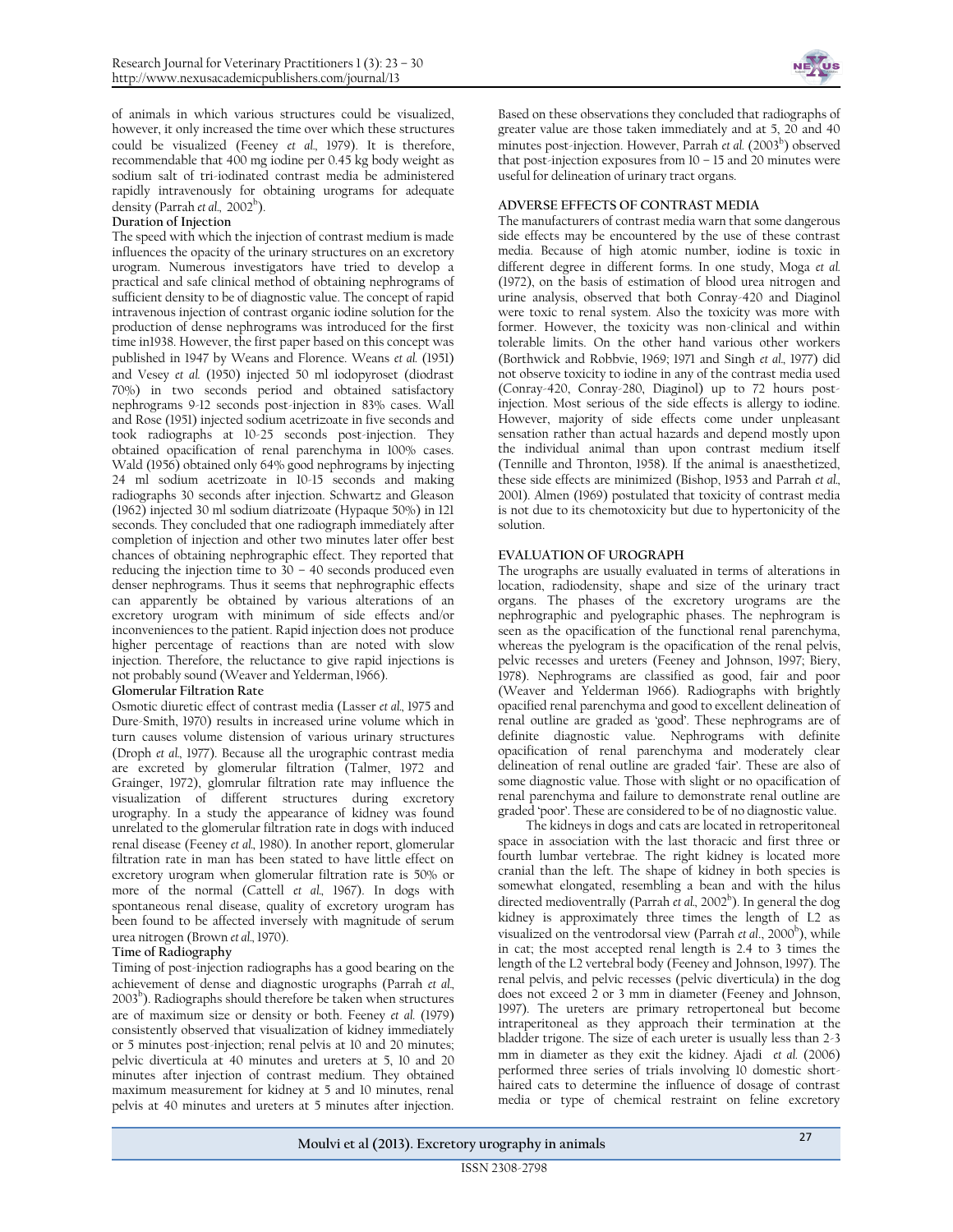urography. It was therefore concluded that increasing the dosage of urografin above 800 mg/kg in cats does not provide additional beneficial effects on the nephrograms produced. Xylazine sedation was observed to produce better nephrographic opacification, however, with delayed nephrographic fading compared to ketamine sedation.

# **DIAGNOSTIC UTILITY OF EXCRETORY UROGRAPHY**

Both congenital (Webb, 1974), as well as acquired pathological conditions viz. inflammatory (Ganesh *et al.,* 1995), neoplastic (Widmer and Carlton 1990; Sterman *et al.,* 1990) and obstructive (Walker and Douglas, 1970; Zontine, 1975) diseases affecting kidneys, ureter and urinary bladder are clearly appreciated on excretory urograms. Focal, non uniform opacification may be caused by a neoplasm, haematoma, cyst, infract, hydronephrosis and abscess. Non opacifiction may occur with renal apalsia, renal artery obstruction, nephrectomy or non functional renal tissue and insufficient or extravascular contrast media injection. Pyelonephritis can be diagnosed by pelvic dilation, proximal ureteral dilation and absent or incomplete filling of the pelvic diverticuli. Hydronephrosis will present with dilation of renal pelvis, diverticuli and ureter. Uroliths and blood clots present as filling defect in the renal pelvis. Ectopic ureters and uretral duplication may have same radiographic presentation (Feeney and Johnson, 1997; Biery1978). Ureterocele or diverticulum can be appreciated as a focally enlarged ureter with regular shape (Stiffler *et al.,* 2002). A reproducible filling defect in the contrast medium in the ureter may be caused by a calculus, neoplasm or stricture (Feeney and Johnson, 1997; Biery, 1978). Veshkini *et al.* (2011) performed the experiment to evaluate the feasibility of subcutaneous injection of iodixanol in providing a safe and diagnostic urogram in twelve clinically healthy adult Persian squirrels. It is concluded that subcutaneous urography is an effective and reliable method for urography studies in squirrel except for nephrogram.

#### **Drip Infusion Pyelography (Dip)**

Another method of excretory urography is by injecting a large volume of contrast solution of low concentration by drip infusion over a large period of time. This procedure was first reported in man by Schanker in 1964 and subsequently by (Harris and Harris, 1964 and Collins, 1966). Each of these workers gave a different name to the technique e.g., 'Drip Infusion Pyelography' (Schanker, 1964), 'Infusion Urography' and 'Saturated Pyelography' (Collins, 1966). Of these 'Drip Infusion Pyelography' became popular and Wendth (1965) stressed that this technique should be termed by its initials 'DIP' just as standard intravenous pyelography is termed 'IVP' to differentiate the two procedures. Evans and Knoblaugh (1970) used 300 ml of contrast solution (150 ml of 50% Hypaque and 150 ml of 5% glucose) dripped intravenously as quickly as possible through an 18 guage needle. However, Schanker (1966) suggested that a 120 + 120 mixture gives optimal results in an average patient. They did not use any preparation for the examination. They preferred the patient to be ambulatory. Solid food was withheld only for four hours. Films were exposed at the completion of infusion and 5 and10 minutes later. Evans and Knoblaugh (1970) reported certain problems with DIP. For example, it does not indicate status of renal function nor does it indicate amount of residual urine in the bladder. As excellent films are produced which reduce the need of additional cystography or retrograde pyleography, thereby eliminating the possibility of occasional discovery of an asymptomatic lesion of the urethra, prostate or bladder. However, advantages are manifold. Preparation of the patient in terms of dehydration or fasting is not required.

Abdominal compression applied for ureteral filling is not required thus avoids discomfort to the patient or deviation of



ureters and bladder. This enables evaluation of the urinary tract in its normal physiologic state of hydration, as dehydration is not required for the procedure. It causes excellent filling of kidney structures thus number, shape, position and size of renal parenchyma are accurately ascertained (Evans and Knoblaugh, 1970). However in other studies conducted on dogs, abdominal compression and other patient preparatory measures, especially withholding food and water were found equally important for obtaining good urograms with both the techniques of excretory urography i.e., IVP and DIP (Parrah, 2002; Parrah et al. 2003<sup>a</sup>). Moreover it is reported that good radiographs are obtained in cases of chronic renal failure or when conventional IVP does not give adequate films (Borthwick and Robbvie, 1969), and also in human patients with high blood urea levels (Schander, 1964). As already stated the intravenous urographic contrast media have some side effects. These effects can be reduced by using DIP. However, no complication that can be attributed to DIP has been observed. Allergic reactions with DIP were not observed even when IVP and DIP were performed on the same patient on the same day or 24-48 hours later. Patients who experienced mild response to IVP did not react to DIP (Harris and Harris, 1964). This supports the postulation of Almen (1969) that the toxicity is due to hypertonicity of the contrast medium. In DIP, contrast is used in very low concentration that reduces the tonicity of the solution injected. This is the reason for lower toxicity of contrast media in DIP.

#### **SPECIFIC VALUES OF DIP**

Evans and Knoblaugh (1970) have enumerated some specific values of DIP. These include:

- i) *Emergency urography*: Because prior preparation of the patient for DIP is not necessary, it becomes a ready to use procedure for emergency situations like ureteral colic and trauma. Upper urinary tract obstruction, particularly marginally significant obstruction, can be evaluated by DIP at the time of normal or maximal rate of urine drainage.
- ii) *Urinary tract trauma*: In case of renal trauma, complete or partial absence of nephrogram indicates main renal artery or branch artery interruption. Similarly extravasation of contrast media from the pelvis, ureters, bladder or urethra during opacification of these organs indicates rupture of specific conduit. Renal dislocation by haematoma or uroma is more readily assessable by DIP than by IVP.
- iii) *Uraemia:* DIP can be effective in evaluating urinary collecting system even in patients with a creatinine clearance as low as 20 ml/min.
- iv) *CineRadiography:* As DIP provides excellent contrast, peristaltic activity of renal pelvis; ureteropelvic area and ureters can be recorded on film. CineRadiography of neuromuscular activity of the detrusor muscle, vesical neck and external sphincter can be recorded as part of DIP.

 Dure-Smith (1966) summarizes the following advantages and disadvantages:

#### **ADVANTAGES**

*Dense nephrograms*: Dense nephrogram is obtained for better demonstration of renal parenchyma; *Visualisation of whole ureters:* By DIP whole of the ureters is visualized and thus higher proportion of ureteral affections can be diagnosed; *Hydronephrosis:* Because of more volume of contrast media and larger diuresis, the dilated system is outlined more quickly and satisfactorily; *Absence of dehydration*: Because dehydration is not required, emergency urogram can be done; *Absence of ureteral*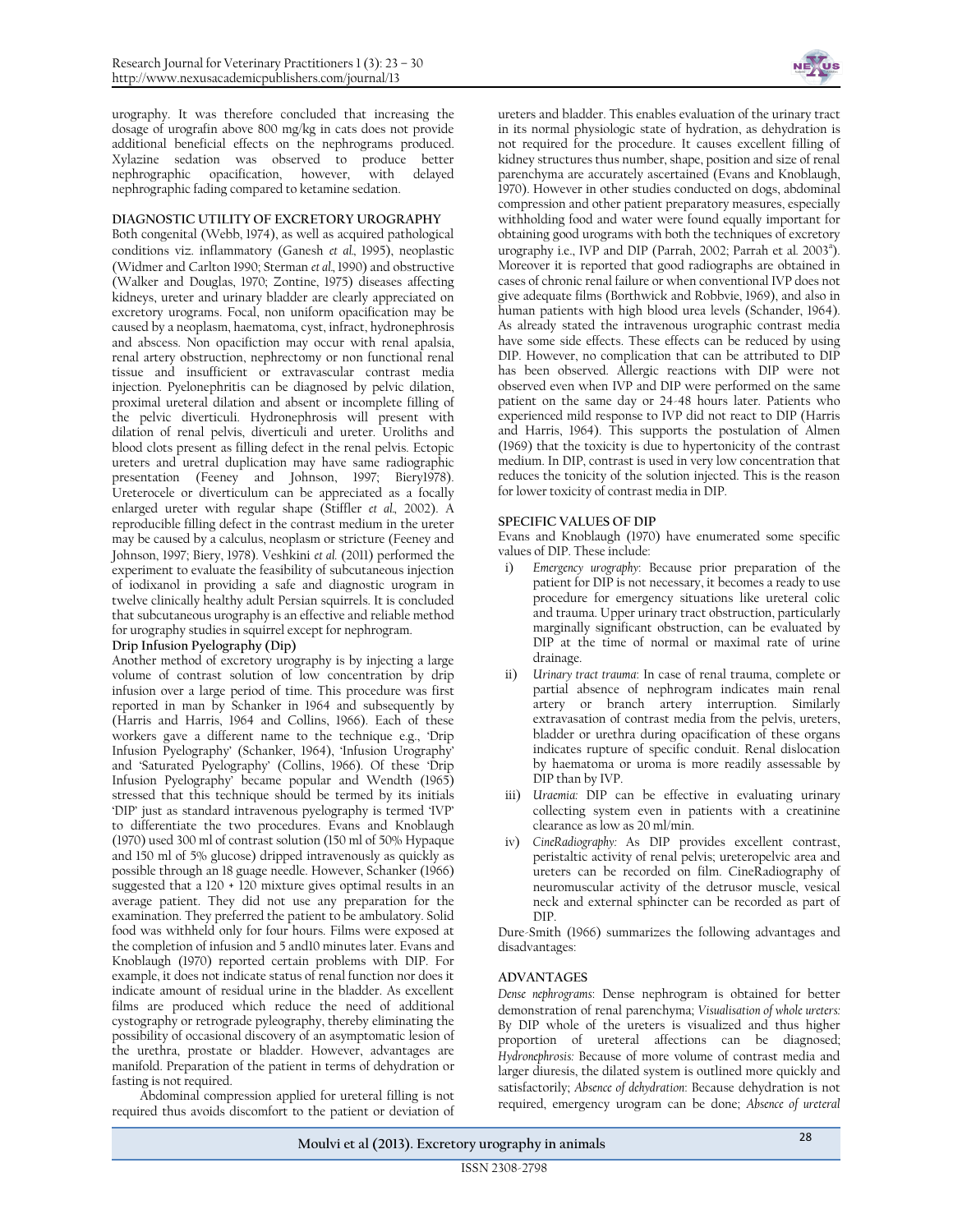

*compression*:-Uncomfortable, unreliable, not possible in postlaparotomy, dangerous in ruptured kidney; *Uraemia;* Avoids retrograde urography.

# **DISADVANTAGES**

Denser nephrograms obscure calcycal details; unreliable as a test of residual urine and increased cost. Finally, as the contrast media used for DIP are the same as those used for IVP, therefore, the contra-indications are also the same such as poor kidney function or idiosyncrasy or allergy to iodine (Collins, 1966).

#### **CONCLUSION**

Though newer techniques of imaging are continuously invented with their rapid innovations, still excretory urography has been able to retain its paramount significance in the diagnosis of urinary tract diseases, especially with regard to kidney function. However a very little work has been conducted in domestic animals, which desires immediate attention for establishing the protocol for its immediate use, especially in the dairy animals and horses, whose cost have witnessed unprecedented rise over the past few decades.

#### **REFERENCES**

- Ackerman N (1974<sup>b</sup>). Intravenous pyelography. J. Am. Ani. Hosp. Assoc. 10: 281-84.
- Ajadi RA, Adetunji A, Omoerah VO and Okoh, JU (2006). Influence of dosage and chemical restraints on feline excretory urography. J South African Vet. Assoc. **77**: 202-204.
- Almen T (1969). Contrast agent design. Some aspects of the osmolality. J. Theoretical Biol. **24**: 216-26.
- Aslaksen A, Baerhein A, Hunskaar S and Gothlin JH (1990). Intravenous urography versus ultrasonograophy in evaluation of women with recurrent urinary tract infection. Scan. J. Prin. Health Care. **8***:* 85-89.
- Biery DN (1978). Upper urinary tract, in Obrein TR (ed): Radiographic diagnosis of abdominal disorders in the dog and cat, Philadelphia, P A Saunders, pp. 481-542.
- Binz A (1931). The chemistry of uroselectan. J. Urol*.* **25***:* 297-301.
- Bishop EJ (1953). A method of visualizing the urinary tract and a basis for assessing renal function in small animal. Radiography. J. Am. Vet. Med. Assoc*.* **123:** 187-92.
- Bloom W and Fawcett DW (1976). A Textbook of Histology.  $10^{th}$  Edn., Asian Education. Igaku Shoin Ltd., Tokyo. pp 776, 782.
- Borthwick R and Robbie B (1969). Urography in dog by an intravenous transfusion technique. J. Small Am. Pract*.***10**: 465 – 70.
- Borthwick R and Robbie B (1971). Large volume urography in the cat. J. Small Am. Pract. **12**:579-83.
- Brown CB, Gancy JJ and Fry IR (1970). High dose excretion urography in oliguric renal failure. Lancet. **2**: 952 -955.
- Cattell WR, Fry IK and Spencer AG (1967). Excretion urography. (Part 1 and 2). Br. J. Radiol.**40:** 561-80.
- Collins V (1966). A technique for infusion urography. Radiography. 32: 103 108.
- Dennis R and Herrtage ME (1989). Low osmolar contrast media. Vet. Radiol*.* **30**: 2-12.
- Droph S, Sovak M and Talner LB (1977). Why does kidney size change during intravenous urography? Invest. Radiol.**12:** 246 – 50.
- Dure-Smith P (1966). Drip infusion and routine urography: a comparative trial. Br. J. Radiol.**39***:* 655-661.
- Dure-Smith P (1970). The dose of contrast medium I intravenous urography: A physiologic assessment. Am. J. Roentgenol*.***108***:* 691-697.
- Dure-Smith P (1976). Fluid restriction before excretory urography. Radiology. **118***:* 487-489.
- Evans AT and Knoblaugh RA (1970). Routine drip infusion pyelography. Am. J. Surg*.* **119***:* 655 – 659.
- Feeney DA and Johnson GR (1997). The kidneys and ureters, In Thrall DE (ed). Textbook of veterinary diagnostic radiology (ed 3), Philadelphia,
- PA, Saunders, pp466-478. Feeney DA, Thrall DE, Barber DL, Curvar DH and Lewis RE (1979). Canine excretory urogram: effect of dose, time, and individual dose variation. Am. J. Vet. Res*.* **40:** 1596-1604.
- Ganesh TN, Balasubramini NN and Dewan Muthu Mhammed MS (1995) Radiographic contrast studies of the urinary tract in four dogs: a clinical report. Indian J.Vet. Sur. **16**: 59-61.
- Grainger RC (1972). Renal toxicity of radiological contrast media. Br. Med. Bull*.* **<sup>28</sup>***:* 191-195.
- Grainger RC (1982). Intravenous contrast media the past, the present and the uture. Br. J. Radiol. **55:** 1-18.
- Harris JH and Harris JH (1964). Infusion urography. Am. J. Roentgenol *.***92***:* 1391.
- Harrod EM and Frost RC (1955). Hypaque, a new urographic contrast media. Vet.Rec*.* **67***:* 671.
- Heuter KJ (2005). Excretory urography. Clin. Tech. Small Anim. Pract. **20**: 39-45.
- Kerk H (1932). X-ray in small animal practice. Vet.Rec*.***12:** 171.
- Kneller SK (1974). Role of the excretory urogram in the diagnosis of renal and ureteral diseases. Vet. Clin. North Am*.* **4:** 843-861.
- Lasser FC, Lang JH and Hanblin AE (1975). Contrast and electrolyte diagnosis of the intravenous pyelograqm (Part 1 & 2). Invest. Radiol.**10***:*  300-313.
- Martin JF, Deyton WE and Glenn JF (1963). The minute sequence pyelogram. Am. J. Roentgenol.**90:** 55-62.
- Michael CH, Jefrey IR, John GM and Charles AF (1985). Sonography vs. excretory urography in acute flank pain. Am. J. Roentgenol. **144:** 1235- 1238.
- Moga IV, Angelo SJ and Das SC (1972). Observations on experimental pyelography in canines. Indian Vet. J. **49:** 305-313.
- Nicolai CH and Humphries CF (1957). A comparative study of the intravenous urographic media by the random selection technique. Am. J. Roentgenol*.***78***:* 106.
- Osborne CA, Low DG and Finco DR (1972). Canine and feline urology. Philadelphia, WB. Saunders Co. pp 85-106.
- Osborne ED, Sutherland CG, Scholl AJ Jr and Rowntree LG (1923). Roentgenography of the urinary tract during excretion of sodium iodide. J. Am. Med. Assoc*.* **80***:* 368-373.
- Parrah JD (2002). A comparative study on intravenous and drip infusion pyelography with and without abdominal compression in dogs. SKUAST. J. Res*.* **4***:* 45 – 50.
- Parrah JD, Chowdhary, RJ and Gahlot, TK (2001). Sodium iothalamate 70% w/v solution-an ideal contrast medium for excretory urography in dogs. Intas Polivet. **2:** 74 – 78.
- Parrah JD, Chowdhary RJ and Gahlot TK (2002<sub>a</sub>). Preparation of the patient first pre-requisite vis-à-vis the diagnostic excretory urography in dogs. J. Applied Biol*.* Res. **4:** 17-22.
- Parrah JD, Chowdhary RJ and Gahlot TK (2003b). Pattern of excretion of the contrast medium from upper urinary tract of do during drip infusion pyelography-an experimental study. SKUAST. J. Res. **5**: 39-44.
- Parrah JD, Chowdhary RJ, Gahlot TK and Sharma CK (2002b). Radiographic anatomy of upper urinary tract in dogs. Indian J. Vet. Surg. **23:** 86-80.
- Parrah JD, Chowdhary RJ, Gahlot TK and Sharma CK (2003<sub>a</sub>). Drip infusion pyelography and routine pyelography- a comparative study in dog. Vet. Pract. **4**: 7-12.
- Powel T, Lentle BC, Dew B**,** *et al* (1967). Intravenous pyelography -a comparative trial of ten methods in patients with good renal function. Br. J. Radiol.**40***:* 30-37.
- Rajindra K and Melyn HS (1985). The changing indication for excretory urography. J. Am. Med. Assoc*.* **254:** 403-405.
- Schanker B (1964). Drip infusion pyelography: Indications and applications in urologic roetngen diagnosis*.* Radiology. **8**: 12.
- Schanker B. (1966) Further experience with drip infusion pyelography. Radiology. **8:** 34.
- Schepper JDe (1977). Renal diseases in the dog. One thousand clinical cases. Vlaams Deirgenees Kundig Tijdschriff*.* **46:** 18-25 (Vet. Bull. **47:** 5710).
- Schwarz GS and Gleason DM (1962). The time of maximum nephrogram effect in excretory urography. J. Urol**. 88***:* 841-843.

Siggers RL (1961). Early physiologic nephrography as a test of kidney function. Radiology*.* **77:** 452-457.

- Singh H, Kumar A and Pandiya SC (1977). Visualization of urinary tract in the dog using different contrast media and techniques. Indian Vet. J*.* **54:** 139-143.
- Sterman FA, Iwasaki M, Matera JM, Araujo NS-de and De Araujo NS (1990). What is your diagnosis? [Invasive papilliferous carcinoma in dog]. J. Am. Vet. Med. Assoc. **197**: 511-512
- Stiffler KS, Stevenson MA and Mahaffey MB (2002). Intravesical ureterocele with concurrent renal dysfunction in a dog: A case report and proposed classification system. *J*. Am. Ani. Hosp. Assoc*.* **38:** 33-39.
- Talmer LB (1972). Urographic contrast media in uremia-physiology and pharmacology. Radiol. Clin. North Am. **10:** 421-432.
- Tennille NB and Thronton, GW (1958). Intravenousurographic studies in the unanesthetized dog. Vet. Med. **53:** 29 -40.
- Turqut AT, Odev K, Kabaalioglu A, Bhatt S and Dogra VS (2009). Multitechnique evaluation of renal hydatid disease. Am. J. Roentgenl. **192**: 462-467.

**Moulvi et al (2013). Excretory urography in animals** <sup>29</sup>